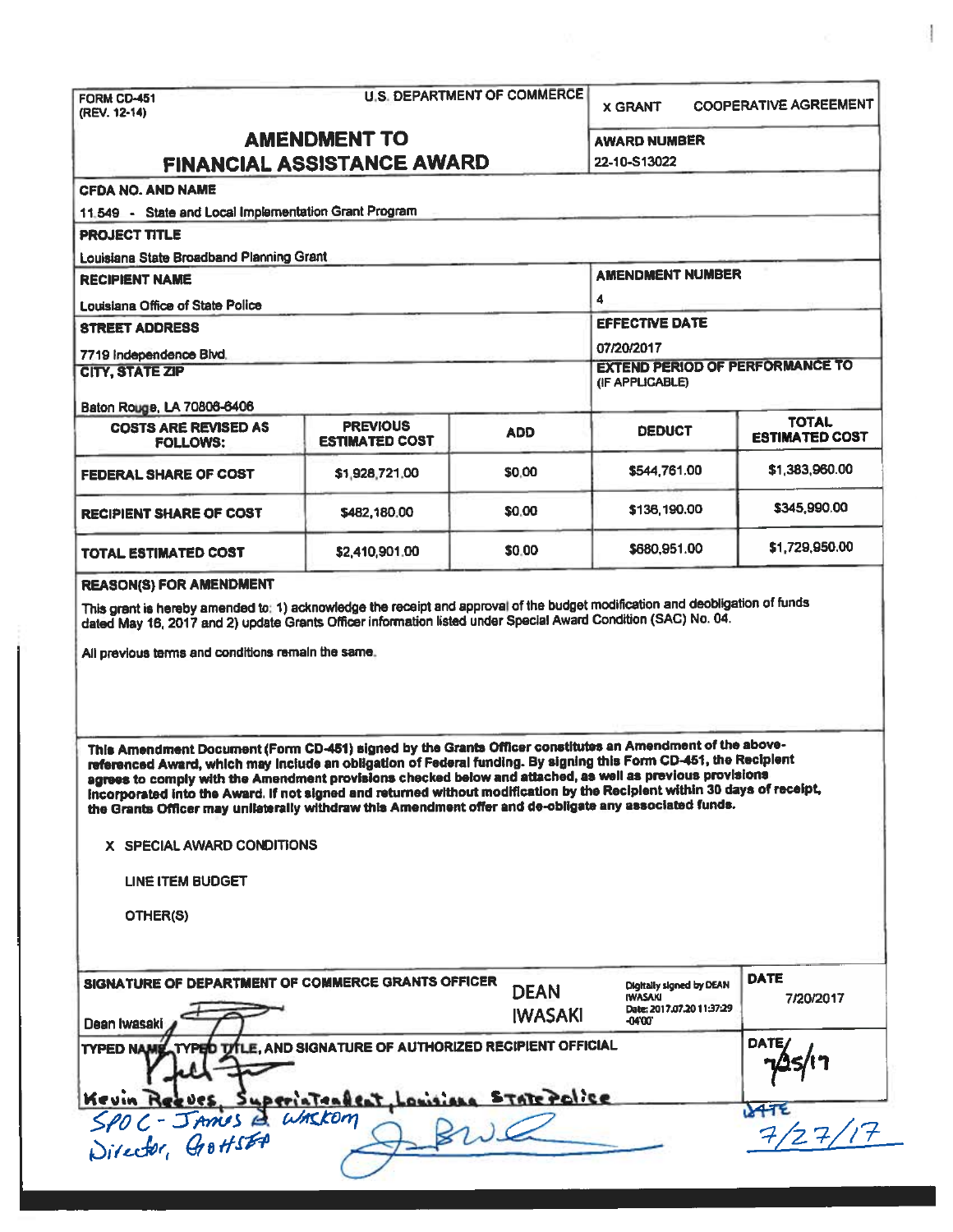**Award** Number: 22-10-S13022, Amendment Number 4 Federal Program Officer: Natalie Romanoff Requisition Number: 17007 Employer Identification Number.: 720724657 Oun & Bradstreet No: 1375185800000 Recipient ID: 2203848 Requestor ID: 2203848

#### **Award ACCS Information**

| 61 | 2014 | 8150000-000 | 11-00-0000-00-00-00-00 | 41-19-00-00 | \$-544,761.00 |
|----|------|-------------|------------------------|-------------|---------------|

#### Award Contact Information

| Mr. James B Waskom       | Administrative | James.Waskom@la.gov      | 225-925-7345 |
|--------------------------|----------------|--------------------------|--------------|
| Ms. Christina<br>Davries | Technical      | christina.dayries@la.gov | 225-247-0797 |

## NIST **Grants** Officer:

Nuria Martinez 100 Bureau Drive, MS 1650 Gaithersburg, MD 20899-1650 (301) 975-6215

### **NIST Grants Specialist:**

Shiou Liu 100 Bureau Drive, MS 1650 Gaithersburg, MD 20899-1650 (301) **975-8245**